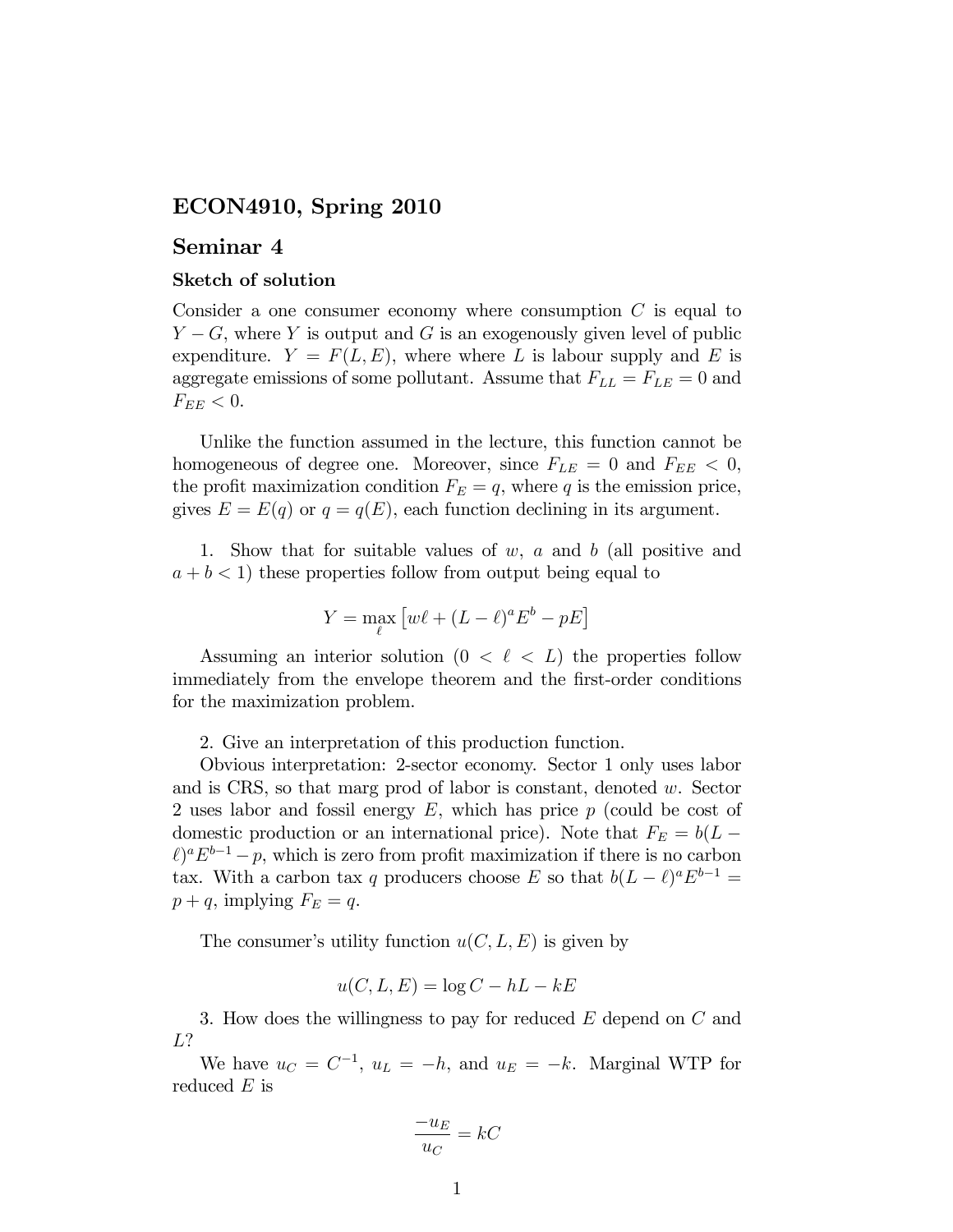All non-wage income goes to the government (through government ownership or a hundred percent profit tax). The (gross) wage rate in this economy is w, and the person pays a tax equal to  $twL - s$ , where t is positive and s may be positive or negative.

4. How does the labour supply depend on t and s?

The consumer regards E, w, t and s as given and maximizes  $u(C, L, E)$ subject to the budget constraint  $C = (1-t)wL + s$ . This gives the standard condition  $\frac{-u_L}{u_C} = (1-t)w$ . Using the budget constraint and the specification of  $u$  this gives

$$
L = \frac{1}{h} - \frac{s}{(1-t)w}
$$

$$
C = \frac{(1-t)w}{h}
$$

implying that L is declining in s, and also in t if  $s > 0$  (which is assumed henceforth whenever s is exogenous).

5. Derive an expression for the optimal emission tax, and compare it with the Pigovian level for the following three cases:

- $\bullet$  t and s are chosen optimally
- $\bullet$  t is exogenously given and s is chosen so the government's budget is balanced
- $s$  is exogenously given (and positve), and t is chosen so the government's budget is balanced

The optimal choice of E must maximize  $u(F(L, E) - G, L, E)$ , taking into account that  $L$  depends on  $E$  (while  $G$  is exogenous). The first-order condition of this maximization gives (remembering that  $F_E = q$ ,  $F_L = w$ ) ,  $\frac{-u_L}{u_C} = (1-t)w$ , and  $\frac{-u_E}{u_C} = kC$ )

$$
q = kC - tw\frac{dL}{dE}
$$

If  $t = 0$ , the optimal tax is equal to the Pigovian level, i.e.  $q = kC$ . For  $t > 0$ , the sign of  $q - kC$  depends on the sign of  $\frac{dL}{dE}$ . To find this, we must use the country's (or government's) budget condition to find out how t or s must be changed as a response to a change in E.

The budget condition for the country may be written as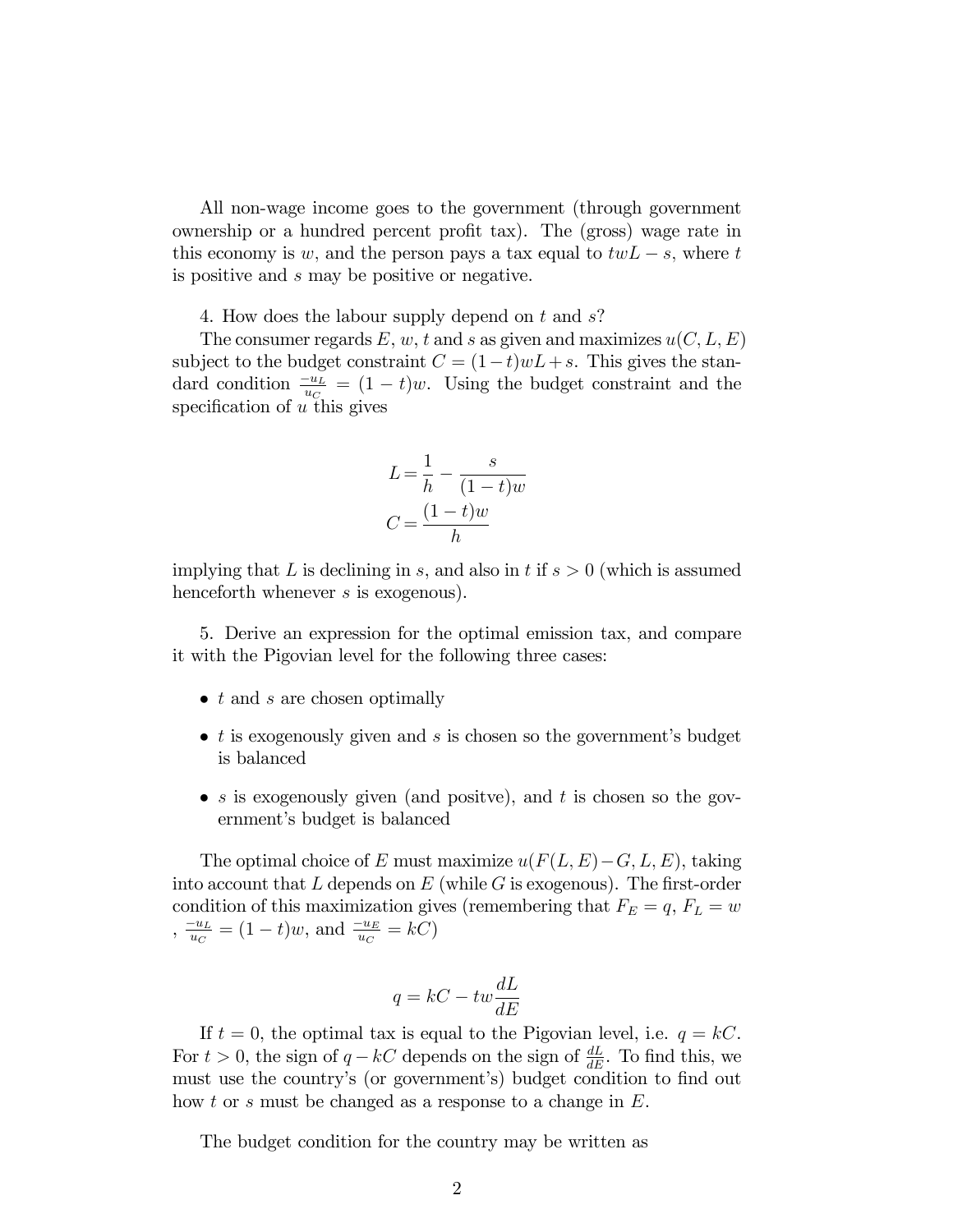$$
F(L(t, s), E) = C(t, s) + G
$$

We could insert the specified functions for  $C$  and  $L$ , but it is simpler to use the budget equation written as above.

Assume first that  $s$  is is exogenously given. Differentiating the budget condition gives

$$
[F_L L_t - C_t] \frac{dt}{dE} = -F_E
$$

It is reasonable to assume that  $F_L L_t - C_t$  is positive—otherwise we could reduce  $t$  and increase  $G$  without violating the budget condition. When  $F_L L_t - C_t > 0$ , it follows that  $\frac{dt}{dE} < 0$  (for  $F_E = q > 0$ ). Since we know from above that  $L_t < 0$  in our case, an increase in E must therefore give a higher value of L. In this case we thus have  $\frac{dL}{dE} > 0$ , implying

$$
q - kC = -tw\frac{dL}{dE} < 0
$$

so the optimal emission tax is lower than the Pigovian level.

Consider next the case where  $t$  is exogenous. Proceeding as above we find

$$
[F_L L_s - C_s] \frac{ds}{dE} = -F_E
$$

For our case we know that  $C_s = 0$  and  $L_s < 0$ , implying  $\frac{ds}{dE} > 0$  (for  $F_E = q > 0$ ). An increase in E must therefore give a lower value of L in this case, i.e.  $\frac{dL}{dE} < 0$ . Hence,

$$
q - kC = -tw\frac{dL}{dE} > 0
$$

so the optimal emission tax is higher than the Pigovian level.

If t and s were chosen optimally, we would set  $t = 0$ . In this case we would therefore have  $q = kC$ , i.e. the optimal emission tax would be equal to the Pigovian level.

6. Would your answers to question 5 be changed if all profits in the economy went to an owner that did not count in the economy's welfare function (e.g. a foreign owner)?

In the analysis above, the government's budget condition was automatically satisfied when the consumer's budget condition and the countryís budget were in balance. However, with a third sector (a foreign owner) we must explicitly specify the government's budget condition:

$$
twL(t,s) + q(E)E = G + s
$$